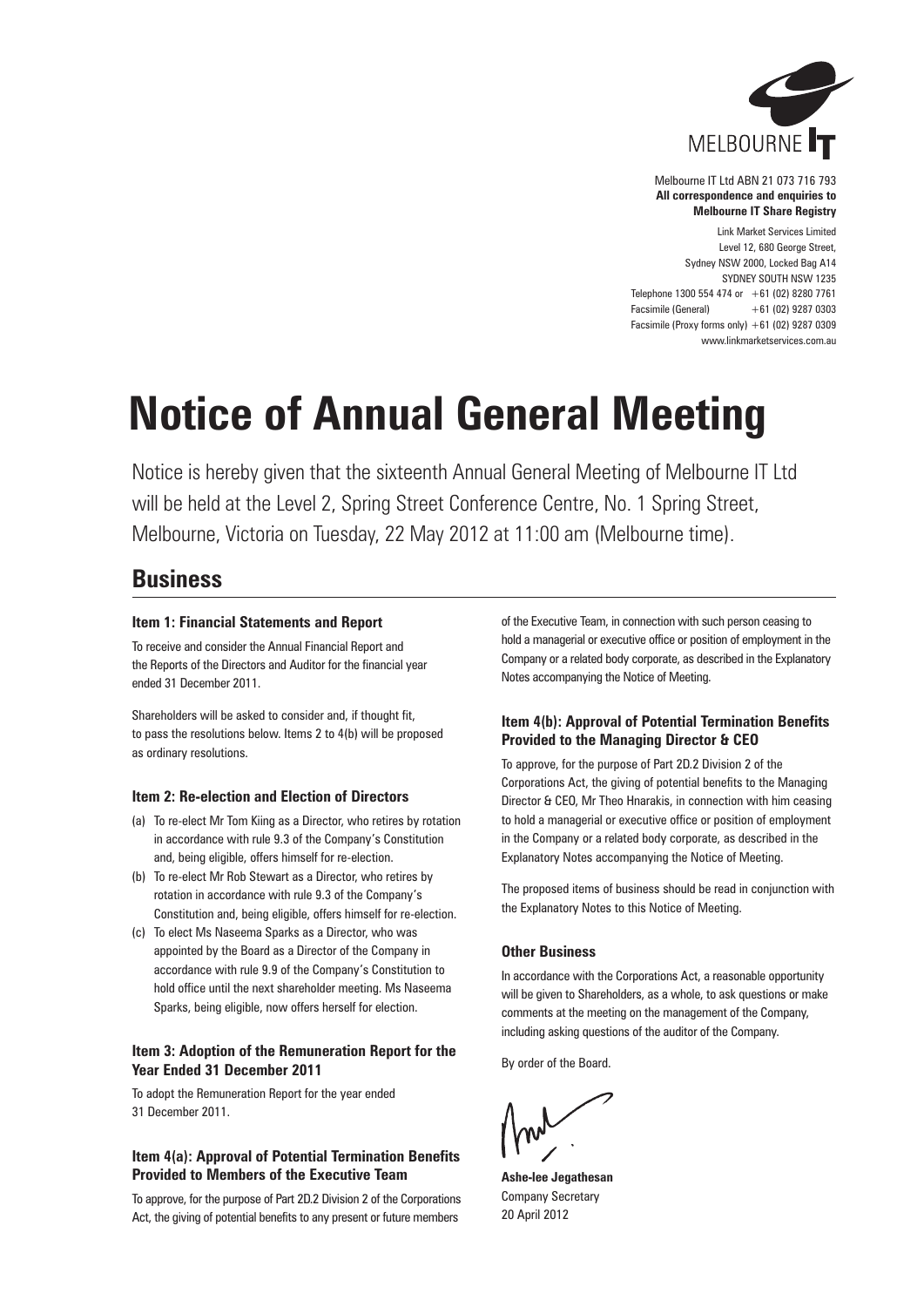# **Explanatory Notes**

#### **Board Recommendation**

The Board recommends that shareholders vote in favour of this resolution. If you intend to appoint a proxy to vote on your behalf on the resolution for adoption of the Remuneration Report, please read the information below under the heading 'IMPORTANT: Appointment of a Proxy for Item 3'.

#### *Voting Exclusions on Item 3:*

In accordance with the Corporations Act, no vote may be cast (in any capacity) on this proposed resolution by or on behalf of:

- • any member of the Key Management Personnel (**KMP**) details of whose remuneration are included in the Remuneration Report for the year ended 31 December 2011, or
- • a Closely Related Party of any such member of the KMP.

However, this will not apply to a vote cast by any such person as proxy for a person who is entitled to vote on the resolution, in accordance with directions on the proxy form specifying how the proxy is to vote.

For the definition of 'Key Management Personnel' (KMP) and 'Closely Related Party', please refer to General Information on page 10.

#### *IMPORTANT: Appointment of a Proxy for Item 3*

If you appoint the Chairman of the Meeting as your proxy (or the Chairman of the Meeting becomes your proxy by default) and you do not mark any of the boxes opposite Item 3 on the proxy appointment, you will automatically be directing the Chairman of the Meeting to vote in favour of the resolution to adopt the Remuneration Report, and the Chairman will vote accordingly. If you do not want the Chairman to cast your votes in favour of the Remuneration Report, you should complete the appropriate box on the proxy appointment, directing your proxy to vote against or abstain from voting on the proposed resolution in Item 3.

- who these resolutions apply to and background as to why approval is being sought (section 4.2);
- the Company's remuneration framework (section 4.3):
- information on the potential termination benefits that may be given to members of the Executive Team and the Managing Director & CEO in the event they cease employment with the Group (section 4.4) ; and
- the matters, events and circumstances that may affect the calculation of the value of the termination benefits (section 4.4).

If you appoint a Director (other than the Chairman of the Meeting) or another member of the KMP (or a Closely Related Party of any such Director or member) as your proxy and do not direct them how to vote on Item 3 by marking the appropriate box, your proxy will not be able to vote on your behalf on the resolution.

#### **Item 4(a): Termination Benefits for Members of the Executive Team**

#### **Item 4(b): Termination Benefits for Managing Director & CEO**

#### **4.1 Background**

Shareholders will be asked to approve the potential benefits which may be payable to members of the Executive Team and to the Managing Director & CEO, upon cessation of their employment with the Group, so that the Group is able to meet its existing contractual obligations to these persons, and to ensure that the Company continues to remunerate fairly and responsibly.

The following information sets out:

#### **The information below is an explanation of the business to be considered at the AGM.**

#### **Item 1: Financial Statements and Report**

The Annual Financial Report and the reports of the Directors and the Auditor for the financial year ended 31 December 2011 will be presented for consideration. The Annual Report is available on the Company's corporate website (http://melbourneit.info/) (and will be mailed to shareholders who have elected to receive a hard copy).

#### **Item 2: Re-election and Election of Directors**

In accordance with rule 9.3 of the Company's Constitution:

- (a) Mr Tom Kiing retires by rotation and, being eligible, offers himself for re-election
- (b) Mr Rob Stewart retires by rotation and, being eligible, offers himself for re-election.

In accordance with rule 9.9 of the Company's Constitution:

(c) Ms Naseema Sparks was appointed by the Board as a Director of the Company hold office until the next shareholder meeting. Ms Naseema Sparks, being eligible, now offers herself for election.

Personal particulars for Mr Kiing, Mr Stewart and Ms Sparks are set out below.

#### **Item 2(a): Mr Tom Kiing**

#### *Tom Kiing – Non-Executive Director*

Mr Kiing is a director of Bridge Capital Pty Ltd, an Australian technology investment firm that manages a portfolio of investments in the IT sector. He currently sits on the Board of: Jumbuck Ltd an ASX listed mobile applications company; and Atomic Group (Australia) Pty Ltd, an integrated sports and entertainment company in Australia. Mr Kiing is also co-founder of Tarazz.com, an Asian based ecommerce portal.

- • persons who either now or in the future are employed as members of the Executive Team (Item 4(a)); and
- the Managing Director & CEO (Item 4(b)),

Mr Kiing has extensive experience in mergers and acquisitions, capital markets and corporate finance. He travels extensively through the ASEAN region to promote a wide range of Australian investment opportunities to Asian institutions and private investors.

Mr Kiing was appointed to the Board on 19 December 2002.

#### **Item 2(b): Mr Rob Stewart**

#### *Rob Stewart – Non-Executive Director*

Mr Stewart is a company director and management consultant. He was National Managing Partner of Minter Ellison, one of Australia's leading law firms, for eleven years, retiring in June 1999. He was also a non-executive director of Memtec Ltd, a high technology filtration company, from 1988 until 1997. Memtec listed on NASDAQ and then the New York Stock Exchange prior to being taken over by a US company in 1997.

- a fixed component (base pay and benefits, including superannuation);
- • a short-term incentive (**STI**). STI payments are based on satisfaction of key performance indicators (**KPI's**) based on the performance of the Company and specific operational targets; and
- a long-term incentive (LTI) by way of participation in the Company's Long Term Incentive Plan (**LTIP**).

Mr Stewart spent five years with Pacific Dunlop from 1976 to 1981 in a variety of general management positions within the Footwear Group, and was previously a non-executive director of Mitchell Communication Group Limited [(now part of Aegis Group plc)], Australia's largest independent media buying and communications planning group. He is currently also Chairman of C E Bartlett Pty Ltd, one of the leading manufacturers in Australia of quality products in the fabrication of synthetic and canvas fabrics; a director of QSR International Pty Ltd, which produces the world's leading qualitative research software; and President of the Baker IDI Heart and Diabetes Research Institute, Australia's premier health and research institute tackling the problems of obesity, diabetes and cardiovascular disease. Mr Stewart was appointed to the Board on 14 September 1999 and held the position of Chairman until 31 October 2009.

#### **Item 2(c): Ms Naseema Sparks**

#### *Naseema Sparks – Non-Executive Director*

Ms Sparks is a professional non-executive director and sits on a number of listed company and not for profit boards, including those of Blackmores Ltd, PMP Ltd, DealsDirect.com.au and Chartis Australia Insurance Ltd. She is also Deputy Chairman of the Sydney Dance Company and Racing NSW Boards. Ms Sparks is the immediate past President of Chief Executive Women.

Ms Sparks' expertise as a non-executive director is in corporate strategy and business management, media and marketing in the traditional and digital space, digital technology and relevant applications, brand reputation and risk management.

Ms Sparks was appointed to the Melbourne IT Board in April 2012.

Note: Professor Iain Morrison retires from the Board with effect from the close of the AGM.

#### **Board Recommendation**

The Board (other than Mr Kiing, Mr Stewart and Ms Sparks, in relation to their own re-election) recommends that you vote in favour of all three of these resolutions.

#### **Item 3: Adoption of Remuneration Report**

The Remuneration Report is presented within the Directors' Report of the Company's 31 December 2011 Annual Report. It is also available on the Company's corporate website (http://melbourneit.info/).

Shareholders will be asked to vote on a resolution to adopt the Remuneration Report at the Annual General Meeting (**AGM**). The vote on the resolution will be advisory only and will not bind the Directors or the Company. However, as a result of recent changes to the Corporations Act, if 25 per cent or more of the votes cast on the resolution at the AGM are against adoption of the Remuneration Report, then:

- • if comments are made on the Remuneration Report at the AGM, the Company's 2012 Remuneration Report will be required to include an explanation of the Board's proposed action in response or, if no action is proposed, the Board's reasons for this, and
- if, at next year's AGM, at least 25 per cent of the votes cast on the resolution for adoption of the 2012 Remuneration Report are against it, the Company will be required to put to shareholders a resolution proposing that an extraordinary general meeting (EGM) be called to consider the election of Directors
- (spill resolution). If a spill resolution is passed (i.e., more than 50 per cent of the votes cast are in favour of it), all of the Directors (other than the Managing Director & CEO) who were Directors when the resolution for adoption of the 2012 Remuneration Report was voted on will cease to hold office at the subsequent EGM, unless re-elected at that meeting.

The Board will take the outcome of the vote into consideration when reviewing the remuneration policy for Directors and executives in the future.

A reasonable opportunity will be provided for shareholders to ask questions about or to make comments on the Remuneration Report at the AGM.

#### **4.2 Who These Resolutions Affect**

Approval is sought for the termination benefits that may be given to:

in connection with their retirement from the Group.

The "Executive Team" means current or future employees who have authority and responsibility for planning, directing and controlling the activities of the Group, directly or indirectly, as named in the remuneration report from year to year; but for the purposes of Item 4(a) *excluding* the Managing Director & CEO.

Separate approval is being sought for termination benefits that may be given to the Managing Director & CEO, as described below (Item 4(b)).

#### **4.3 Remuneration Framework**

This section describes the key features of the Company's annual remuneration framework to provide background for the termination benefits which may be given to members of the Executive Team and the Managing Director & CEO. The relevant remuneration framework consists of:

Depending on the seniority of an individual Executive Team member and/or the Managing Director & CEO, a combination of the above components is used to form their total annual remuneration. The current target proportion of each component (i.e. remuneration mix) is described in the 2011 Remuneration Report.

The Board may change the proportion of the components from time to time to ensure that the Company's remuneration framework involves an appropriate "at risk" component, is aligned with corporate objectives and reflects market standards in accordance with advice given from remuneration consultants who are appointed by and report to the Board.

**Shareholders are not being asked to approve any increase in the remuneration or benefits for the Executive Team or Managing Director & CEO, nor any variations to the existing discretions of the Board. No change to the underlying employment arrangements or individual entitlements is being proposed.** The approval being sought is in relation to the Group's existing obligations to Executive Team members and to the Managing Director & CEO, to enable the Company to operate its remuneration programs and to support the Company's strategy, as described in the 2011 Remuneration Report.

Further details of the Company's remuneration framework including the LTIP and STIs are provided in the 2011 Remuneration Report.

#### **4.4 Termination Benefit Approval – Part 2D.2 Division 2 of the Corporations Act**

Under Part 2D.2 Division 2 of the Corporations Act, the Company, its associates and any prescribed superannuation fund in connection with the Company are prohibited from giving a person who holds a "managerial or executive office" a benefit in connection with their ceasing to hold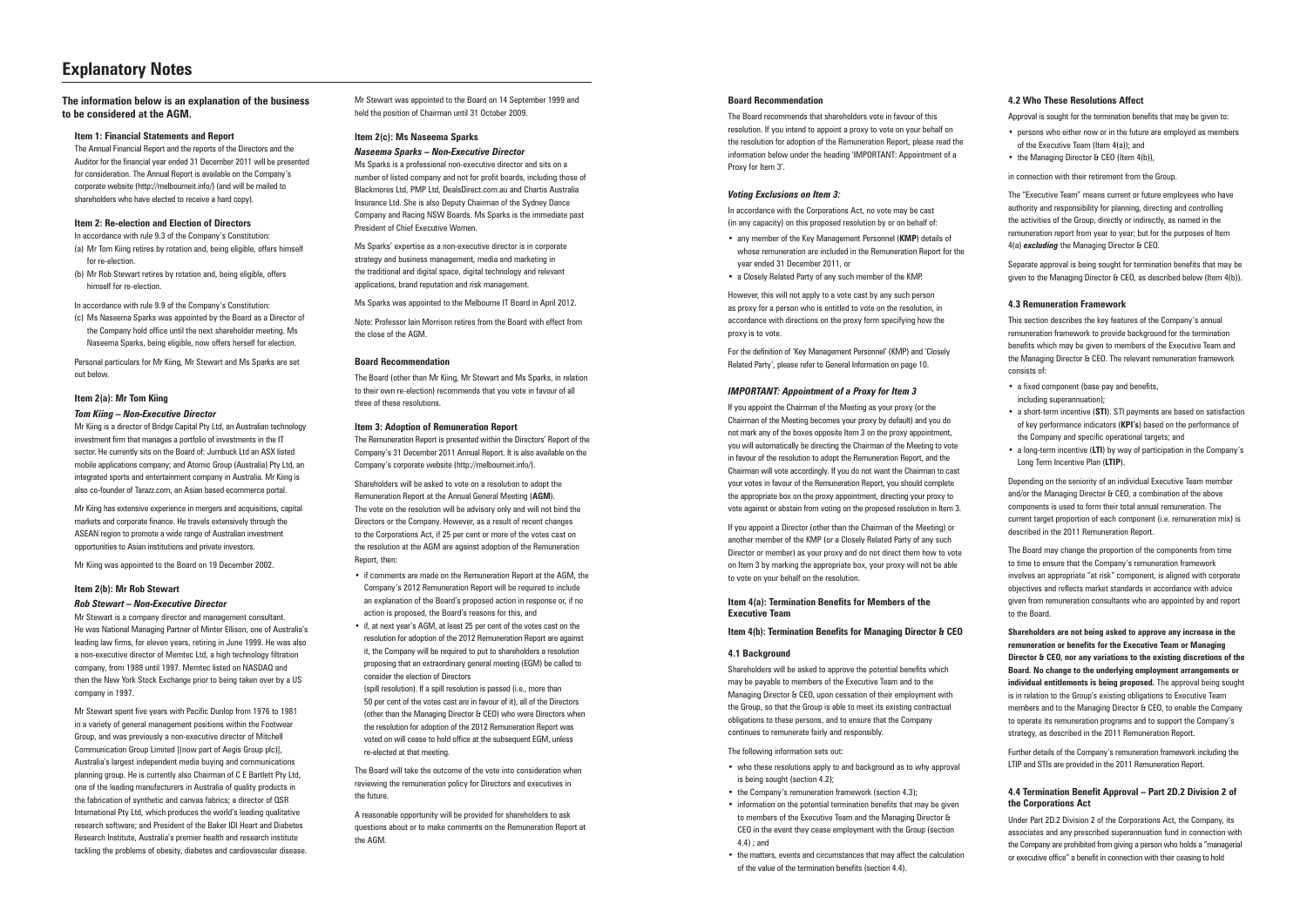an office or position of employment with the Group unless shareholders approve the giving of the benefit or an exemption applies.

*4.4.1 Benefits that require shareholder approval and benefits that are exempt* 

"Benefit" is defined broadly in the Corporations Act to include most forms of valuable consideration. Termination benefits under the Corporations Act include a range of payments or benefits given in connection with a person ceasing to hold an office or position of employment including termination payments or other benefits such as an accelerated or automatic vesting of share-based payments due to a person ceasing to hold an office or position of employment.

There is an exception to the prohibition on the provision of benefits where the value of the benefits does not exceed the statutory cap of one year's average base salary (as calculated in accordance with the Corporations Act).

*4.4.2 Reasons why shareholder approval is being sought* 

Shareholder approval is sought for the following benefits which an individual Executive Team member or the Managing Director & CEO may potentially receive under their contracts of employment with the Group and the policies and incentive plans of the Company:

- • payments under the relevant individual executive contractual agreement;
- • payments or benefits in connection with the STI; and
- • payments or benefits in connection with the LTIP, including the automatic or accelerated vesting of performance rights issued under the LTIP,

In addition to any payments or amounts that may be provided to that person which are excluded from the operation of the statutory cap (such as statutory entitlements to accrued annual and long service

#### leave, amounts required to be paid by law and genuine redundancy payments). Further information on potential termination benefits is set out in section 4.4.3 of these Explanatory Notes.

Payments in lieu of notice made to Executive Team members under their executive contractual agreements and benefits in respect of STI payments are not expected to exceed the statutory cap. However, when aggregated with other benefits which an individual Executive Team member may receive under or in connection with the LTIP, their total termination benefits may then exceed the statutory cap. The possible total termination benefits that may be given to the Managing Director & CEO may, depending on the circumstances, exceed the statutory cap.

#### *4.4.3 Details of termination benefits*

#### **Table 4.1: Possible Termination Benefits to Executive Team members**

Table 4.1 below describes the potential termination benefits that may be given to Executive Team members in addition to those excluded by the statutory cap outlined above, the manner in which the amount or value of the potential termination benefits to Executive Team members are to be calculated and any matter, event or circumstance that will, or is likely to, affect the calculation of that benefit, as detailed for each benefit below.

#### **Table 4.2: Possible Termination Benefits to the Managing Director & CEO**

• where notice of termination is given by an individual Executive Team member, the length of any period of notice they are required to work by the relevant group entity for which payment is

Table 4.2 below describes the potential termination benefits that may be given to the Managing Director & CEO in addition to those excluded by the statutory cap outlined above, the manner in which the amount or value of the potential termination benefits to the Managing Director & CEO are to be calculated and any matter, event or circumstance that will, or is likely to, affect the calculation of that benefit, as detailed for each benefit below.

| utive Team                  |                                                |
|-----------------------------|------------------------------------------------|
| it / treatment on cessation | What will affect value /<br>amount of benefits |
| mination payments are the   | The amount of any payment ca                   |

• an individual Executive Team member retires or health.

full financial year, the **I** Team member will be entitled payment based on:

the year served by the xecutive Team during the

erces, Remuneration and mittee's assessment of against the KPIs as at the  $n<sub>0</sub>$ 

essment of performance  $\mathsf{e}$  as at the date of  $_{\rm nt}$  of the STI will not be I be made at the usual time.

 $\overline{\text{F}}$  ant of hurdles or the payment ese circumstances may ation benefit for the purposes  $\Lambda$  of

| Source of<br>benefit                                                                                                            | <b>Description</b>                                                                                                                                                                                                                                                                                                                                                 | Potential benefit / treatment on cessation                                                                                                                                                                                                                                                                                                                                                                                                                                                                                                                                                                                                                                                                                                                                                                                                                                                                                                                                                                                                                                                                                                                                                                                                                                                            | What will affect value /<br>amount of benefits                                                                                                                                                                                                                                                                                                                                                                                                                                                                                                                                                                                                                                                                                                                                                                                                                                                      |
|---------------------------------------------------------------------------------------------------------------------------------|--------------------------------------------------------------------------------------------------------------------------------------------------------------------------------------------------------------------------------------------------------------------------------------------------------------------------------------------------------------------|-------------------------------------------------------------------------------------------------------------------------------------------------------------------------------------------------------------------------------------------------------------------------------------------------------------------------------------------------------------------------------------------------------------------------------------------------------------------------------------------------------------------------------------------------------------------------------------------------------------------------------------------------------------------------------------------------------------------------------------------------------------------------------------------------------------------------------------------------------------------------------------------------------------------------------------------------------------------------------------------------------------------------------------------------------------------------------------------------------------------------------------------------------------------------------------------------------------------------------------------------------------------------------------------------------|-----------------------------------------------------------------------------------------------------------------------------------------------------------------------------------------------------------------------------------------------------------------------------------------------------------------------------------------------------------------------------------------------------------------------------------------------------------------------------------------------------------------------------------------------------------------------------------------------------------------------------------------------------------------------------------------------------------------------------------------------------------------------------------------------------------------------------------------------------------------------------------------------------|
| <b>Termination</b><br>payments<br>under individual<br>executive<br>contractual<br>agreements<br>(payments in<br>lieu of notice) | Executive Team members are entitled<br>to notice of termination under their<br>executive contractual agreements.<br>In all cases, the Group has the ability to<br>terminate the employment of an individual<br>Executive Team member without cause<br>with immediate effect and, where<br>acceptable by local law, by making a<br>contractual termination payment. | The following termination payments are the<br>maximum that may be payable under an individual<br>Executive Team member's executive contractual<br>agreement depending on the circumstances of the<br>termination and their specific contractual agreement:<br>• where an individual Executive Team member<br>provides three months' notice of termination,<br>the Group may make a payment in lieu of all<br>or part of this notice period (calculated on the<br>individual Executive Team member's total fixed<br>remuneration); and<br>• where the Group terminates the employment<br>of an individual Executive Team member<br>(other than for cause), the individual Executive<br>Team member may be entitled to receive a<br>termination payment equal to three months<br>total fixed remuneration.<br>An individual Executive Team member's total<br>fixed remuneration consists of the following<br>components:<br>• cash salary;<br>• superannuation contributions; and<br>• other non-cash benefits agreed between the<br>individual Executive Team member and the<br>Group from time to time.<br>The total fixed remuneration for members of<br>the key management personnel of the Company<br>(including the current members of the Executive<br>Team) for the year to 31 December 2011 is | The amount of any payment can only be<br>determined once notice of termination<br>is given. Accordingly, the amount of<br>any termination payment cannot be<br>ascertained as at the date of the Notice<br>of Meeting. However, in all cases the<br>termination payments will not exceed th<br>payments described in this table.<br>Key matters, events or circumstances<br>which will, or are likely to affect<br>the calculation of the termination<br>payment include:<br>• the individual Executive Team membe<br>total fixed annual remuneration at the<br>time of their termination which will be<br>set on an annual basis following their<br>remuneration review: and<br>• where notice of termination is given<br>an individual Executive Team membe<br>the length of any period of notice the<br>are required to work by the relevant<br>group entity for which payment is<br>being made. |

- the Company's performance:
- the seniority level, role, responsibilities and performance of the individual Executive Team member;
- the circumstances in which the individual Executive Team member ceases employment;
- the achievement by the individual Executive Team member of their KPIs (as assessed by the Human Resources, Remuneration and Nomination Committee);
- the target STI opportunity and total fixed remuneration for the relevant year of the member of the Executive Team; and
- the proportion of the year served by the member of the Executive Team.

disclosed in the Remuneration Report.

ormally only payable where tive Team member remains financial year. However, in

of an individual Executive terminated by the Group e summarily terminated for

• the individual Executive Team member's total fixed annual remuneration at the time of their termination which will be set on an annual basis following their remuneration review; and

#### **Description Potential benefit / treatment on cessation What will affect value / amount of benefits**

| Source of             | <b>Description</b>                                                                                                                                                                                                                                                                                      | Potential benefit / tro                                                                                                                                                  |
|-----------------------|---------------------------------------------------------------------------------------------------------------------------------------------------------------------------------------------------------------------------------------------------------------------------------------------------------|--------------------------------------------------------------------------------------------------------------------------------------------------------------------------|
| benefit<br>Short-term | Individual Executive Team members are                                                                                                                                                                                                                                                                   | STI payments are nor                                                                                                                                                     |
| incentive             | eligible to be considered for an annual<br>STI payment.                                                                                                                                                                                                                                                 | an individual Executiv<br>employed for the full f                                                                                                                        |
|                       | The STI payment is conditional on<br>satisfaction of two performance hurdles<br>being met, firstly the Earning before<br>Interest and Tax ("EBIT") target set by the<br>Company and secondly (where the first<br>target is achieved), the extent to which<br>specific operational targets are achieved. | the event that:<br>the employment of<br>Team member is te<br>(other than where<br>cause); or<br>· an individual Execu<br>resigns due to ill he                           |
|                       | Based upon an annual performance<br>review and success in meeting or<br>exceeding targets, the cash component<br>of the STI is payable on or before April<br>30 each year in respect of the prior<br>financial year.                                                                                    | Prior to the end of a fu<br>individual Executive T<br>to receive a pro rata p<br>the proportion of th<br>member of the Exe<br>financial year; and<br>• the Human Resoure |
|                       | The MD/CEO is responsible for<br>assessing the performance of the<br><b>Executive Team members (with</b>                                                                                                                                                                                                | <b>Nomination Comm</b><br>their performance a<br>date of termination                                                                                                     |
|                       | review and approval required by the<br>Human Resources, Remuneration and<br>Nomination Committee).                                                                                                                                                                                                      | However, while asses<br>against KPIs is assess<br>termination, payment                                                                                                   |
|                       | Each individual Executive Team member<br>has a target STI opportunity. For<br>individual Executive Team members,<br>currently the maximum entitlement<br>varies between AU \$20,000 - \$100,000.<br>The maximum STI target of an individual<br>Evocutive Toam momber may be                             | accelerated and will b<br>The early assessment<br>of pro rata STI in thes<br>constitute a terminati<br>of the Corporations A                                             |

Executive Team member may be amended from time to time by the Board in order to ensure that the Company's remuneration framework involves an appropriate "at risk" component, is aligned with corporate objectives and reflects market standards.

The short term performance incentives may be adjusted up or down in line with under or over achievement against the target performance levels. This is at the discretion of the Board, through the Human Resources, Remuneration and Nomination Committee. The STI target annual amount is reviewed annually. STI payments are capped at 150% of the individual Executive Team member's target STI opportunity.

#### **Table 4.1: Summary of Potential Termination Benefits for the Execution Table**

The amount of any STI payment which may be made to an individual Executive Team member in these circumstances cannot be ascertained as at the date of the Notice of Meeting.

Key matters, events or circumstances which will, or are likely to affect the calculation of the STI payment include: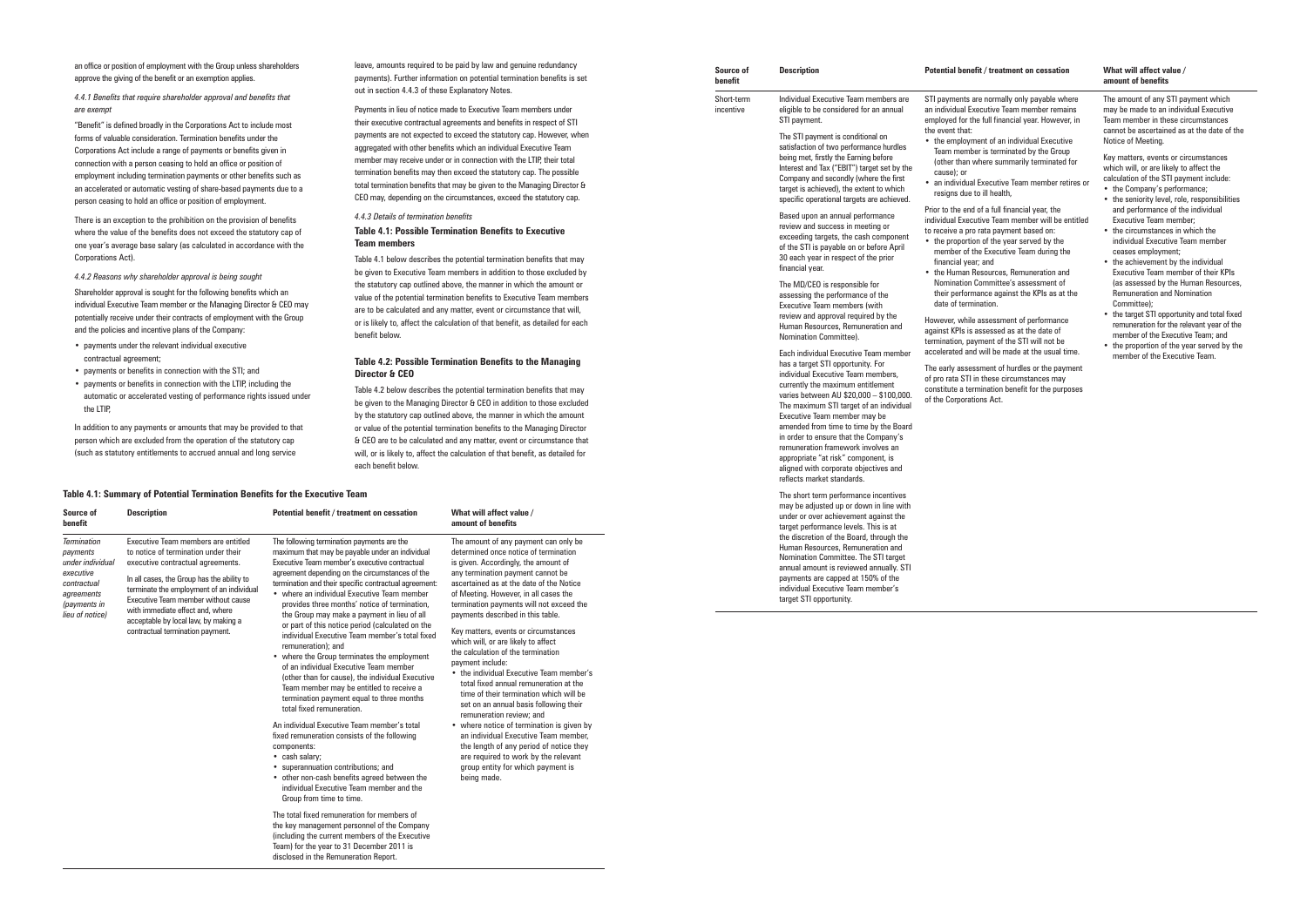#### **Table 4.2: Summary of Potential Termination Benefits for the Managing Director & CEO**

| Source of<br>benefit                    |                                                                                                                                                                                                                                                                                                                                                                                                                                                                                                                                                                                                                                                                                                                                                                                                                                                                                                                                                                                                                                                                                                                                                                                                                                       |                                                                                                                                                                                                                                                                                                                                                                                                                                                                                                                                                                                                                                                                                                                                                                   | amount of benefits                                                                                                                                                                                                                                                                                                                                                                                                                                                                                                                                                                                                                                                                                                                                                                                                                                                                                                                                                                                                                                                                                                                                                                                                                                                                                                                                                                                     | benefit                                 | <b>Description</b>                                                                                                                                                                                                                                                                                                                                                                                                                                                                                                                                                                                                                                                                                                                                                                                                                                                                                                                                                                                                                                                                                                                                                                                                                                                     |                                                                                                                                                                                                                                                                                                                                                                                                                                                                                                                                                                                                                                                 |
|-----------------------------------------|---------------------------------------------------------------------------------------------------------------------------------------------------------------------------------------------------------------------------------------------------------------------------------------------------------------------------------------------------------------------------------------------------------------------------------------------------------------------------------------------------------------------------------------------------------------------------------------------------------------------------------------------------------------------------------------------------------------------------------------------------------------------------------------------------------------------------------------------------------------------------------------------------------------------------------------------------------------------------------------------------------------------------------------------------------------------------------------------------------------------------------------------------------------------------------------------------------------------------------------|-------------------------------------------------------------------------------------------------------------------------------------------------------------------------------------------------------------------------------------------------------------------------------------------------------------------------------------------------------------------------------------------------------------------------------------------------------------------------------------------------------------------------------------------------------------------------------------------------------------------------------------------------------------------------------------------------------------------------------------------------------------------|--------------------------------------------------------------------------------------------------------------------------------------------------------------------------------------------------------------------------------------------------------------------------------------------------------------------------------------------------------------------------------------------------------------------------------------------------------------------------------------------------------------------------------------------------------------------------------------------------------------------------------------------------------------------------------------------------------------------------------------------------------------------------------------------------------------------------------------------------------------------------------------------------------------------------------------------------------------------------------------------------------------------------------------------------------------------------------------------------------------------------------------------------------------------------------------------------------------------------------------------------------------------------------------------------------------------------------------------------------------------------------------------------------|-----------------------------------------|------------------------------------------------------------------------------------------------------------------------------------------------------------------------------------------------------------------------------------------------------------------------------------------------------------------------------------------------------------------------------------------------------------------------------------------------------------------------------------------------------------------------------------------------------------------------------------------------------------------------------------------------------------------------------------------------------------------------------------------------------------------------------------------------------------------------------------------------------------------------------------------------------------------------------------------------------------------------------------------------------------------------------------------------------------------------------------------------------------------------------------------------------------------------------------------------------------------------------------------------------------------------|-------------------------------------------------------------------------------------------------------------------------------------------------------------------------------------------------------------------------------------------------------------------------------------------------------------------------------------------------------------------------------------------------------------------------------------------------------------------------------------------------------------------------------------------------------------------------------------------------------------------------------------------------|
| Long-term<br>incentive<br>$plan - LTIP$ | <b>Description</b><br>The LTIP forms part of the Company's<br>remuneration strategy. The objective of<br>the LTIP is to reward certain Executive<br>Team members and the Managing<br>Director & CEO in a manner that aligns<br>a key component-of remuneration with<br>the creation of shareholder wealth.<br>The key terms of the LTIP were<br>disclosed to shareholders in the Notice<br>of Meeting dated 23 April 2010 for the<br>AGM held on 25 May 2010.<br>Under the LTIP, individual Executive<br>Team members have been granted<br>performance rights. Further performance<br>rights may be granted to individual<br>Executive Team members under the LTIP<br>in the future.<br>The performance rights are a contractual<br>right to future grant of ordinary shares<br>in the Company (or in the case of<br>international Executive Team member<br>cash equivalent to the shares) which<br>only vest if certain performance hurdles<br>are met and the relevant Executive<br>Team members are still employed by<br>the Group at the time their performance<br>rights vest.<br>The number of performance rights<br>granted to Executive Team members for<br>the 2011 financial year is set out in the<br>Remuneration Report. | Potential benefit / treatment on cessation<br>The Board may, in its discretion, decide to<br>accelerate the vesting of all or part of the<br>performance rights held by an individual Executive<br>Team member if the member ceases employment<br>because of:<br>• death: or<br>• total and permanent disablement; or<br>• redundancy in some circumstances.<br>The accelerated vesting of some or all of the<br>performance rights under the LTIP in connection<br>with the cessation of employment of an individual<br>Executive Team member and/or the ability of the<br>individual Executive Team member to retain some<br>or all of the performance rights on cessation of<br>employment may constitute a termination benefit<br>under the Corporations Act. | What will affect value /<br>The value of any such benefit cannot be<br>ascertained as at the date of the Notice<br>of Meeting. The value of the benefit will<br>depend on:<br>• the number of performance rights<br>granted and held by an individual<br>Executive Team member in accordance<br>with the LTIP:<br>• the number of performance rights (if<br>any) held by an individual Executive<br>Team member which the Board<br>determines should vest; and<br>• the market price of shares at the time<br>such performance rights are exercised<br>and converted into shares.<br>Key matters, events or circumstances which<br>will, or are likely to affect the calculation of<br>the value of any accelerated or automatic<br>vesting of performance rights include:<br>• the financial performance of the<br>Company and the business or support<br>area in which the individual Executive<br>Team member works:<br>• the personal performance of the individual<br>Executive Team member each year;<br>• the seniority level of the individual<br>Executive Team member;<br>• the number of years that the member of<br>the individual Executive Team member<br>has been employed with the Group;<br>• the circumstances in which the individual<br>Executive Team member ceases their<br>employment with the Group;<br>• the proportion of the performance<br>period served by the individual | Source of<br>Short-term<br>incentive    | The Managing Director & CEO is eligible to<br>be considered for an annual STI payment.<br>The STI payment is conditional on<br>satisfaction of performance hurdles<br>which are set by the Board.<br>Based upon an annual performance<br>review and success in meeting or<br>exceeding targets, the cash component<br>of the STI is payable on or before April<br>30 each year in respect of the prior<br>financial vear.<br>The Board is responsible for assessing<br>the performance of the Managing<br>Director & CEO.<br>For the Managing Director &<br>CEO the current maximum target<br>bonus opportunity is set out in the<br><b>Remuneration Report.</b><br>The maximum STI target of the Managing<br>Director & CEO may be amended from<br>time to time by the Board in order to<br>ensure that the Company's remuneration<br>framework involves an appropriate "at<br>risk" component, is aligned with corporate<br>objectives and reflects market standards.<br>The short term performance incentives<br>may be adjusted up or down in line with<br>under or over achievement against the<br>target performance levels. This is at<br>the discretion of the Board, through the<br>Human Resources, Remuneration and<br>Nomination Committee. The STI target | Potential benefit / tr<br>STI payments are nor<br>Managing Director &<br>full financial year. Hov<br>• the Managing Dire<br>is terminated by th<br>terminated for cau<br>• the Managing Dire<br>due to ill health.<br>Prior to the end of a f<br>Managing Director &<br>receive a pro rata pay<br>• the proportion of tl<br><b>Managing Director</b><br>year; and<br>• the Board's assess<br>Director & CEO's p<br>as at the date of te<br>However, while asses<br>against KPIs is asses<br>termination, payment<br>accelerated and will I<br>The early assessmen<br>of pro rata STI in thes<br>constitute a terminati<br>of the Corporations A |
|                                         |                                                                                                                                                                                                                                                                                                                                                                                                                                                                                                                                                                                                                                                                                                                                                                                                                                                                                                                                                                                                                                                                                                                                                                                                                                       |                                                                                                                                                                                                                                                                                                                                                                                                                                                                                                                                                                                                                                                                                                                                                                   | Executive Team member as at the date<br>their employment ceases; and<br>• performance against the performance<br>conditions as at the date on which the                                                                                                                                                                                                                                                                                                                                                                                                                                                                                                                                                                                                                                                                                                                                                                                                                                                                                                                                                                                                                                                                                                                                                                                                                                                |                                         | annual amount is reviewed annually. The<br>amount of STI that the Managing Director<br>& CEO can potentially receive is capped at<br>150% of the STI target amount.                                                                                                                                                                                                                                                                                                                                                                                                                                                                                                                                                                                                                                                                                                                                                                                                                                                                                                                                                                                                                                                                                                    |                                                                                                                                                                                                                                                                                                                                                                                                                                                                                                                                                                                                                                                 |
|                                         |                                                                                                                                                                                                                                                                                                                                                                                                                                                                                                                                                                                                                                                                                                                                                                                                                                                                                                                                                                                                                                                                                                                                                                                                                                       |                                                                                                                                                                                                                                                                                                                                                                                                                                                                                                                                                                                                                                                                                                                                                                   | individual Executive Team member<br>ceases their employment.                                                                                                                                                                                                                                                                                                                                                                                                                                                                                                                                                                                                                                                                                                                                                                                                                                                                                                                                                                                                                                                                                                                                                                                                                                                                                                                                           | Long-term<br>incentive<br>$plan - LTIP$ | Information on the LTIP is included in<br>Table 5.1 above (Summary of potential<br>termination benefits for Executive Team).                                                                                                                                                                                                                                                                                                                                                                                                                                                                                                                                                                                                                                                                                                                                                                                                                                                                                                                                                                                                                                                                                                                                           | The Board may, in its<br>accelerate the vestine<br>performance rights he                                                                                                                                                                                                                                                                                                                                                                                                                                                                                                                                                                        |

| Source of<br>benefit                                                                                                            | <b>Description</b>                                                                                                                                                                                                                                                                                                                       | Potential benefit / treatment on cessation                                                                                                                                                                                                                                                                                                                                                                                                                                                                                                                                                                                                                                                                                                                                                                                                                                                                                                                                                                | What will affect value /<br>amount of benefits                                                                                                                                                                                                                                                                                                                                                                                                                                                                                                                                                                                                                                                                                                                                                                                                                 |
|---------------------------------------------------------------------------------------------------------------------------------|------------------------------------------------------------------------------------------------------------------------------------------------------------------------------------------------------------------------------------------------------------------------------------------------------------------------------------------|-----------------------------------------------------------------------------------------------------------------------------------------------------------------------------------------------------------------------------------------------------------------------------------------------------------------------------------------------------------------------------------------------------------------------------------------------------------------------------------------------------------------------------------------------------------------------------------------------------------------------------------------------------------------------------------------------------------------------------------------------------------------------------------------------------------------------------------------------------------------------------------------------------------------------------------------------------------------------------------------------------------|----------------------------------------------------------------------------------------------------------------------------------------------------------------------------------------------------------------------------------------------------------------------------------------------------------------------------------------------------------------------------------------------------------------------------------------------------------------------------------------------------------------------------------------------------------------------------------------------------------------------------------------------------------------------------------------------------------------------------------------------------------------------------------------------------------------------------------------------------------------|
| <b>Termination</b><br>payments<br>under individual<br>executive<br>contractual<br>agreements<br>(payments in<br>lieu of notice) | The Managing Director & CEO is entitled<br>to notice of termination under his<br>executive contractual agreement.<br>The Group has the ability to terminate<br>the Managing Director & CEO's<br>employment without cause with<br>immediate effect and, where acceptable<br>by local law, by making a contractual<br>termination payment. | The following termination payments are the<br>maximum that may be payable under the Managing<br>Director & CEO's executive contractual agreement<br>depending on the circumstances of the termination:<br>• where the Managing Director & CEO provides<br>six months' notice of termination, the Group<br>may make a payment in lieu of all or part of<br>this notice period (calculated on the Managing<br>Director & CEO's base remuneration); and<br>• where the Group terminates the Managing<br>Director & CEO's employment (other than for<br>cause), the Managing Director & CEO may be<br>entitled to receive a termination payment equal<br>to 12 months' base remuneration.<br>The Managing Director & CEO's base remuneration<br>consists of the following components:<br>• cash salary;<br>• superannuation contributions; and<br>• other non-cash benefits agreed between the<br>Managing Director & CEO and the Company<br>from time to time.<br>The Managing Director & CEO's current base | The amount of any payment can only be<br>determined once notice of termination<br>is given. Accordingly, the amount of<br>any termination payment cannot be<br>ascertained as at the date of the Notice<br>of Meeting. However, in all cases the<br>termination payments will not exceed the<br>payments described in this table.<br>Key matters, events or circumstances which<br>will, or are likely to affect the calculation of<br>the termination payment include:<br>• the Managing Director & CEO's total<br>fixed annual remuneration at the time of<br>his termination which will be set on an<br>annual basis following his remuneration<br>review: and<br>where notice of termination is given<br>by the Managing Director & CEO, the<br>length of any period of notice he is<br>required to work by the Group, for<br>which payment is being made. |
|                                                                                                                                 |                                                                                                                                                                                                                                                                                                                                          | remuneration is disclosed in the Remuneration Report.                                                                                                                                                                                                                                                                                                                                                                                                                                                                                                                                                                                                                                                                                                                                                                                                                                                                                                                                                     |                                                                                                                                                                                                                                                                                                                                                                                                                                                                                                                                                                                                                                                                                                                                                                                                                                                                |

#### **Poetment on cessation Postupion What will affect value /**

rmally only payable where the CEO remains employed for the wever, in the event that: •••••••<sub>••••</sub><br>ector & CEO's employment he Group (unless summarily use): or <sup>'</sup>

 $\,\ldots\,$  . The Managing or resigns

full financial year, the **CEO** will be entitled to  $v$ ment based on:  $\dot{\tilde{}}$  the year served by the or & CEO during the financial

sment of the Managing performance against the KPIs .<br>ermination.

ssment of performance  $s$ sed as at the date of  $\overline{\phantom{a}}$ t of the STI will not be be made at the usual time.

t of hurdles or the payment se circumstances may  $\frac{1}{2}$  tion benefit for the purposes h Act

discretion, decide to ag of all or part of the  $\frac{1}{2}$ performance include the Managing Director & CEO if he ceases employment because of:

• total and permanent disablement; or • redundancy in some circumstances.

- the number of performance rights granted and held by the Managing Director & CEO in accordance with the LTIP;
- the number of performance rights (if any) held by the Managing Director & CEO which the Board determines should vest; and
- **•** the market price of shares at the time such performance rights are exercised and converted into shares.

- the financial performance of the Company; • the personal performance of the
- Managing Director & CEO each year; • the number of years that the Managing
- Director & CEO has been employed with the Group;
- the circumstances in which the Managing Director & CEO ceases his employment with the Group;
- the proportion of the performance period served by the Managing Director & CEO as at the date his employment ceases; and
- • performance against the performance conditions as at the date on which the Managing Director & CEO ceases his employment.

# **amount of benefits**

The amount of any STI payment which may be made to the Managing Director & CEO in these circumstances cannot be ascertained as at the date of the Notice of Meeting.

Key matters, events or circumstances which will, or are likely to affect the calculation of the STI payment include:

- the Company's performance;
- the circumstances in which the Managing Director & CEO ceases employment;
- the achievement of KPIs by the Managing Director & CEO (as assessed by the Board;
- the target STI opportunity and total fixed remuneration for the relevant year of the Managing Director & CEO; and
- the proportion of the year served by the Managing Director & CEO.

AGM on 25 May 2010.

Under the LTIP, the Managing Director & CEO has been granted performance rights and may be granted further performance rights in the future (subject, if necessary, to further shareholder approval).

The performance rights are a contractual right to future grant of ordinary shares in the Company which only vest if certain performance hurdles are met and the Managing Director & CEO is still employed by the Group at the time his

performance rights vest.

The number of performance rights granted to the Managing Director & CEO for the 2011 financial year are set out in

the Remuneration Report.

• death; or

The grant of performance rights to the Managing Director & CEO under the LTIP was approved by shareholders at the

> The accelerated vesting of some or all of the performance rights under the LTIP in connection with the cessation of employment of the Managing Director & CEO and/or the ability of the Managing Director & CEO to retain some or all of the performance rights on cessation of employment may constitute a termination benefit under the Corporations Act.

The value of any such benefit cannot be ascertained as at the date of the Notice of Meeting. The value of the benefit will depend on:

Key matters, events or circumstances which will, or are likely to affect the calculation of the value of any accelerated or automatic vesting of performance rights include: